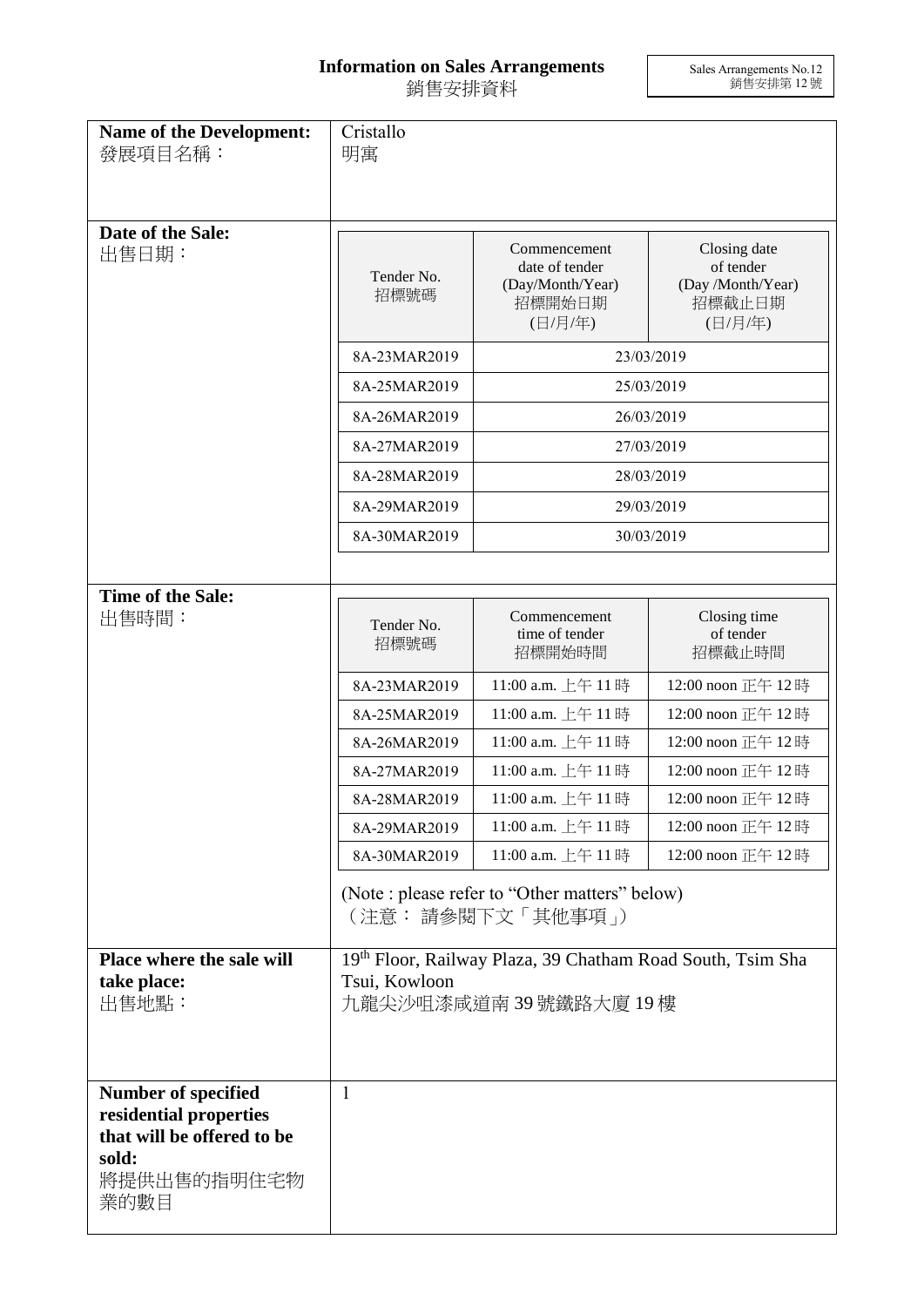## **Description of the residential properties that will be offered to be sold:**

將提供出售的指明住宅物業的描述:

The following flat(s): 以下單位 :

8A

**The method to be used to determine the order of priority in which each of the persons interested in purchasing any of the specified residential properties may select the residential property that the person wishes to purchase:** 

將會使用何種方法,決定有意購買該等指明住宅物業的每名人士可揀選其意欲購買的住宅 物業的優先次序:

Subject to other matters, sale by tender - see details and particulars in the tender notices. Details and particulars in the tender notices under different Tender No. are different. 受制於其他事項,以招標方式出售 - 請參閱指明住宅物業的招標公告的細節和詳情。不同 招標號碼下招標公告的細節和詳情會有不同。

During the following periods, the tender notices and other relevant tender documents of the specified residential properties will be made available for collection free of charge at 19/F. Railway Plaza, 39 Chatham Road South, Tsim Sha Tsui, Kowloon:-

於以下時段,招標公告及其他有關招標文件可於九龍尖沙咀漆咸道南39號鐵路大廈19樓免 費領取:

| Tender No.<br>招標號碼 | Specified residential properties that will be<br>offered to be sold<br>將提供出售的指明住宅物業的數目             | Tender notice and other relevant tender documents<br>will be made available for collection during the<br>following periods<br>於以下時段,招標公告及<br>其他相關招標文件可供領取 |                                         |
|--------------------|----------------------------------------------------------------------------------------------------|-----------------------------------------------------------------------------------------------------------------------------------------------------------|-----------------------------------------|
|                    |                                                                                                    | Date<br>(Day/Month/Year)<br>日期(日/月/年)                                                                                                                     | Time<br>時間                              |
| 8A-23MAR2019       | All the specified residential properties set out in<br>the Sales Arrangements<br>所有於銷售安排中列出的指明住宅物業 | 23/03/2019                                                                                                                                                | 9:00 a.m. to $12:00$ noon<br>上午9時至正午12時 |
| 8A-25MAR2019       | All the available and remaining<br>specified properties<br>所有可供出售及餘下的指明住宅物業                        | 25/03/2019                                                                                                                                                | 9:00 a.m. to 12:00 noon<br>上午9時至正午12時   |
| 8A-26MAR2019       | All the available and remaining<br>specified properties<br>所有可供出售及餘下的指明住宅物業                        | 26/03/2019                                                                                                                                                | 9:00 a.m. to 12:00 noon<br>上午9時至正午12時   |
| 8A-27MAR2019       | All the available and remaining<br>specified properties<br>所有可供出售及餘下的指明住宅物業                        | 27/03/2019                                                                                                                                                | 9:00 a.m. to 12:00 noon<br>上午9時至正午12時   |
| 8A-28MAR2019       | All the available and remaining<br>specified properties<br>所有可供出售及餘下的指明住宅物業                        | 28/03/2019                                                                                                                                                | 9:00 a.m. to 12:00 noon<br>上午9時至正午12時   |
| 8A-29MAR2019       | All the available and remaining<br>specified properties<br>所有可供出售及餘下的指明住宅物業                        | 29/03/2019                                                                                                                                                | 9:00 a.m. to 12:00 noon<br>上午9時至正午12時   |
| 8A-30MAR2019       | All the available and remaining<br>specified properties<br>所有可供出售及餘下的指明住宅物業                        | 30/03/2019                                                                                                                                                | 9:00 a.m. to 12:00 noon<br>上午9時至正午12時   |